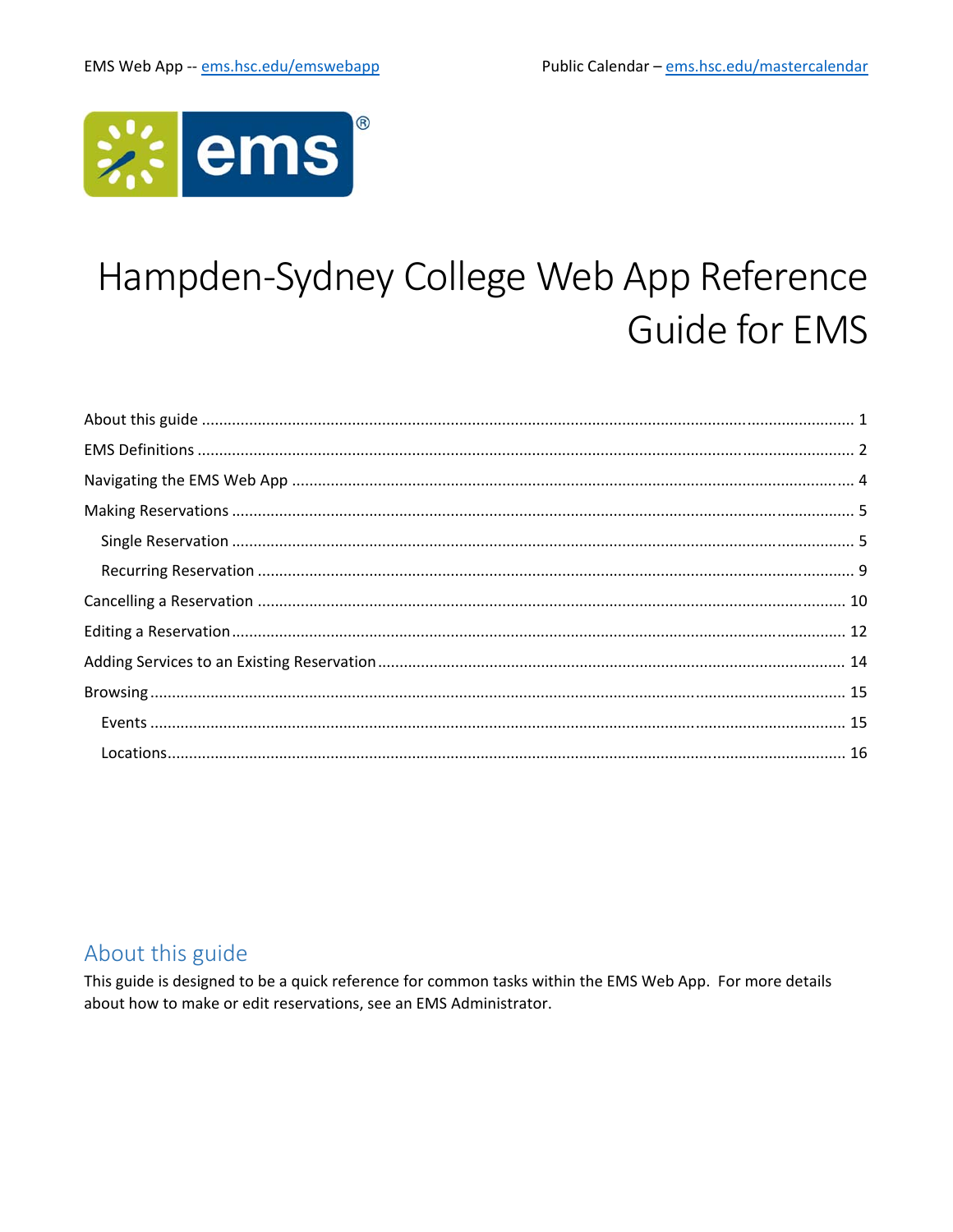## EMS Definitions

Reservation – The "Who and the What." This contains the meeting/event host information and what the event is called. A reservation can have multiple bookings

Booking – The "When and the Where." This contains the date/time/location information for each occurrence of a reservation. A reservation has to have at least one booking, but can have as many bookings as needed (think of a recurring meeting – each occurrence is a booking).

#### Event Types

| <b>Event Type</b>          | <b>Definition</b>  |
|----------------------------|--------------------|
| <b>Academic Class</b>      | For use by Cameron |
| <b>Academic Final Exam</b> | For use by Cameron |
| Accommodations             | For use by Events  |
| Ball                       | For use by Events  |
| Banquet                    | For use by Events  |
| Camp                       | For use by Events  |
| Ceremony                   | For use by Events  |
| Concert                    | For use by Events  |
| Conference/Seminar         | For use by Events  |
| Debate                     | For use by Events  |
| Exam                       | For use by Events  |
| Game                       | For use by Events  |
| <b>Information Session</b> | For use by Events  |
| Lecture                    | For use by Events  |
| Maintenance                | For use by Events  |
| Meal - Barbeque            | For use by Events  |
| Meal - Breakfast           | For use by Events  |
| Meal - Dinner              | For use by Events  |
| Meal - Lunch               | For use by Events  |
| Meeting                    | For use by Events  |
| Open House                 | For use by Events  |
| Orientation                | For use by Events  |
| Play                       | For use by Events  |
| Practice                   | For use by Events  |
| Reception                  | For use by Events  |
| Registration               | For use by Events  |
| Rehearsal                  | For use by Events  |
| <b>Study Session</b>       | For use by Events  |
| Tournament                 | For use by Events  |
| Tutoring                   | For use by Events  |
| Wedding                    | For use by Events  |
|                            |                    |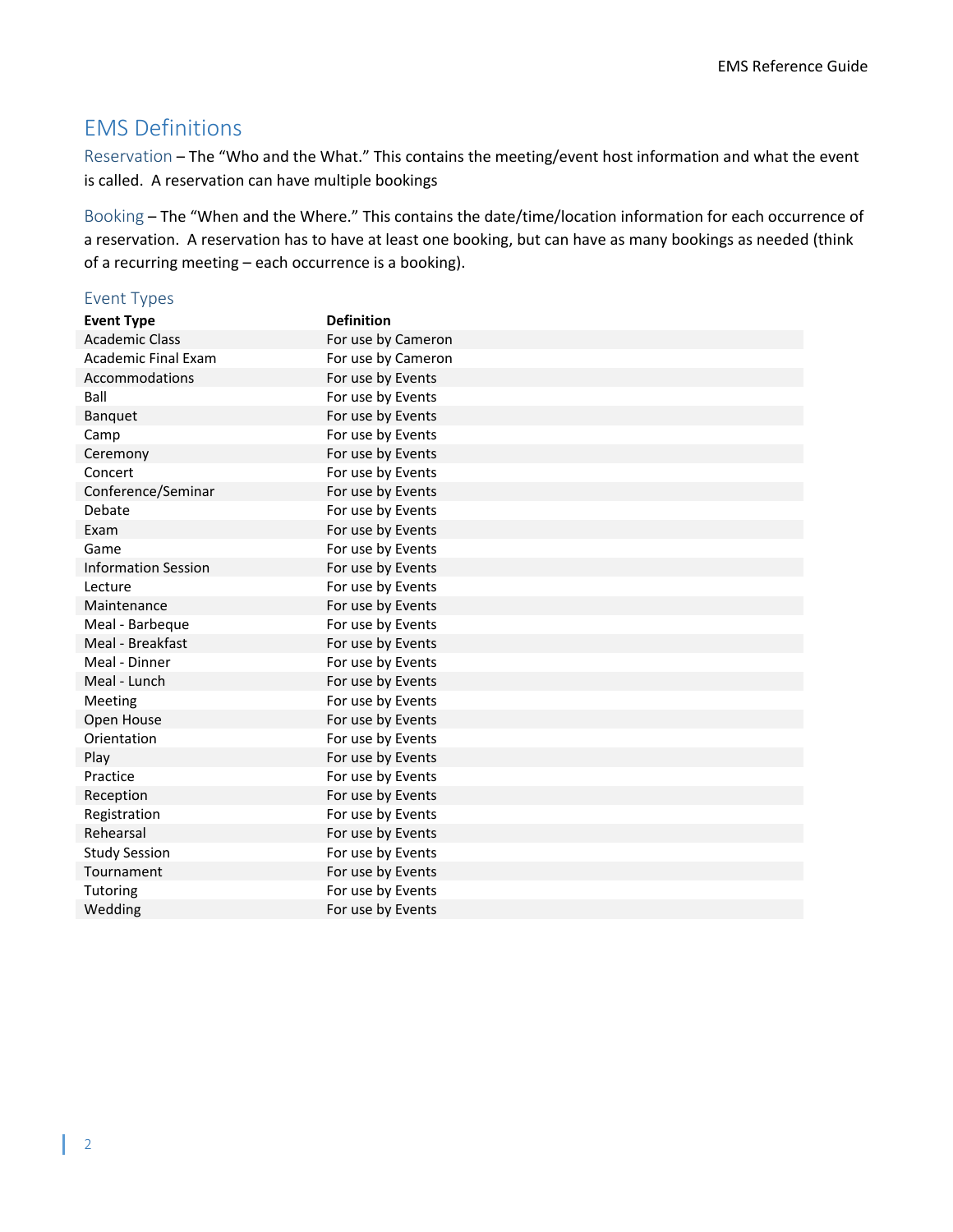#### Statuses

| <b>Status</b>                   | Color        | <b>Type</b>       | <b>Definition</b>                                                                                                             |
|---------------------------------|--------------|-------------------|-------------------------------------------------------------------------------------------------------------------------------|
| Confirmed                       |              | <b>Book Space</b> | Space booked                                                                                                                  |
| Cancelled                       |              | Cancel Space      | Booking is no longer happening, space and<br>services are released.                                                           |
| Web Conflict                    |              | Info Only         | Used when two people book the same space<br>at the same time to allow someone to<br>change one booking. (rare in the Web App) |
| Web Request                     |              | <b>Book Space</b> | Someone has requested a date from the<br>web App, the space is held, and is pending<br>room moderator's approval.             |
| Confirmed - Private             |              | <b>Book Space</b> | Used when an event should be kept off the<br>Web App listing of events                                                        |
| Confirmed - Private<br>viewable |              | <b>Book Space</b> | Same as old ADMIN - viewable on login                                                                                         |
| Moderator Approved              | Add color    | <b>Book Space</b> | Used for the room moderators to approve<br>space and fire off a notification to the EMS<br>admin.                             |
| <b>Moderator Denied</b>         | <b>COLOR</b> |                   |                                                                                                                               |
| Academic Confirmed              |              | <b>Book Space</b> | <b>Academic Classes Only</b>                                                                                                  |
| <b>Academic Conflict</b>        |              | Info Only         | Shared Space and Cross-listed Courses Only                                                                                    |
| <b>Academic Cancel</b>          |              |                   |                                                                                                                               |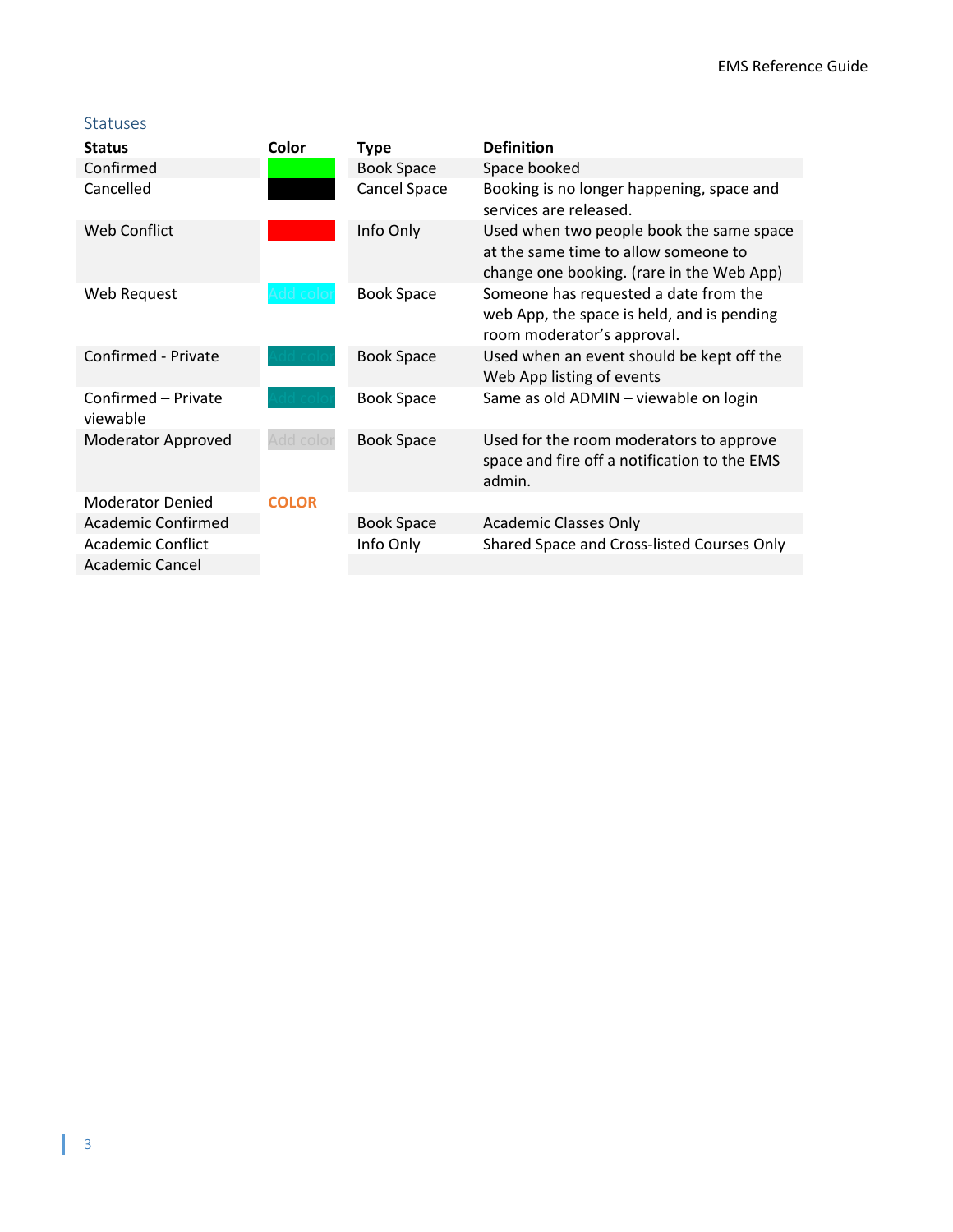## Navigating the EMS Web App

Your EMS Web App home page looks like below.

- 1. On the left, you have a menu bar with the following options:
	- **Create a Reservation:** takes you to your reservation templates
	- **My Events**: takes you to your event list of upcoming and past events in EMS
	- **Browse**: takes you to the search features in the Web App
		- o **Events**: See all events in your organization
		- o **Locations**: See the free/busy of all the rooms in your organization
		- o **People**: See the same‐day events for the people in your organization
- 2. On the main section of the page, you see **My Reservation Templates**, which allows you to make a quick booking right from your home page.
- 3. Below that is a list of your bookings for the day along with a search option to find your reservations.
- 4. Finally, in the upper right‐hand corner, you see your name and a drop‐down for your account options.

| ems                             | 4<br>ryle Dixon ~                                                    |
|---------------------------------|----------------------------------------------------------------------|
| <b>A</b> HOME                   | Han $\frac{2}{1}$<br>ℯ<br><b>Sydney College Reservations</b> MY HOME |
| Ħ<br>CREATE A RESERVATION       | My Reservation Templates                                             |
| ₩<br>MY EVENTS<br><b>BROWSE</b> | Faculty/Staff Event Request<br>book now<br>about                     |
| <b>EVENTS</b>                   | <b>Student Organizations Event Request</b><br>book now<br>about      |
| o<br><b>LOCATIONS</b>           | <b>My Bookings</b><br>3                                              |
| as.<br>PEOPLE                   | Eastern Time [ET]<br>MARCH 12, 2017<br><b>SEARCH</b>                 |
|                                 | Month<br>Date $\sim$<br>$\leftarrow$ Today $\rightarrow$<br>Day      |
|                                 |                                                                      |
|                                 | There are no bookings for March 12, 2017                             |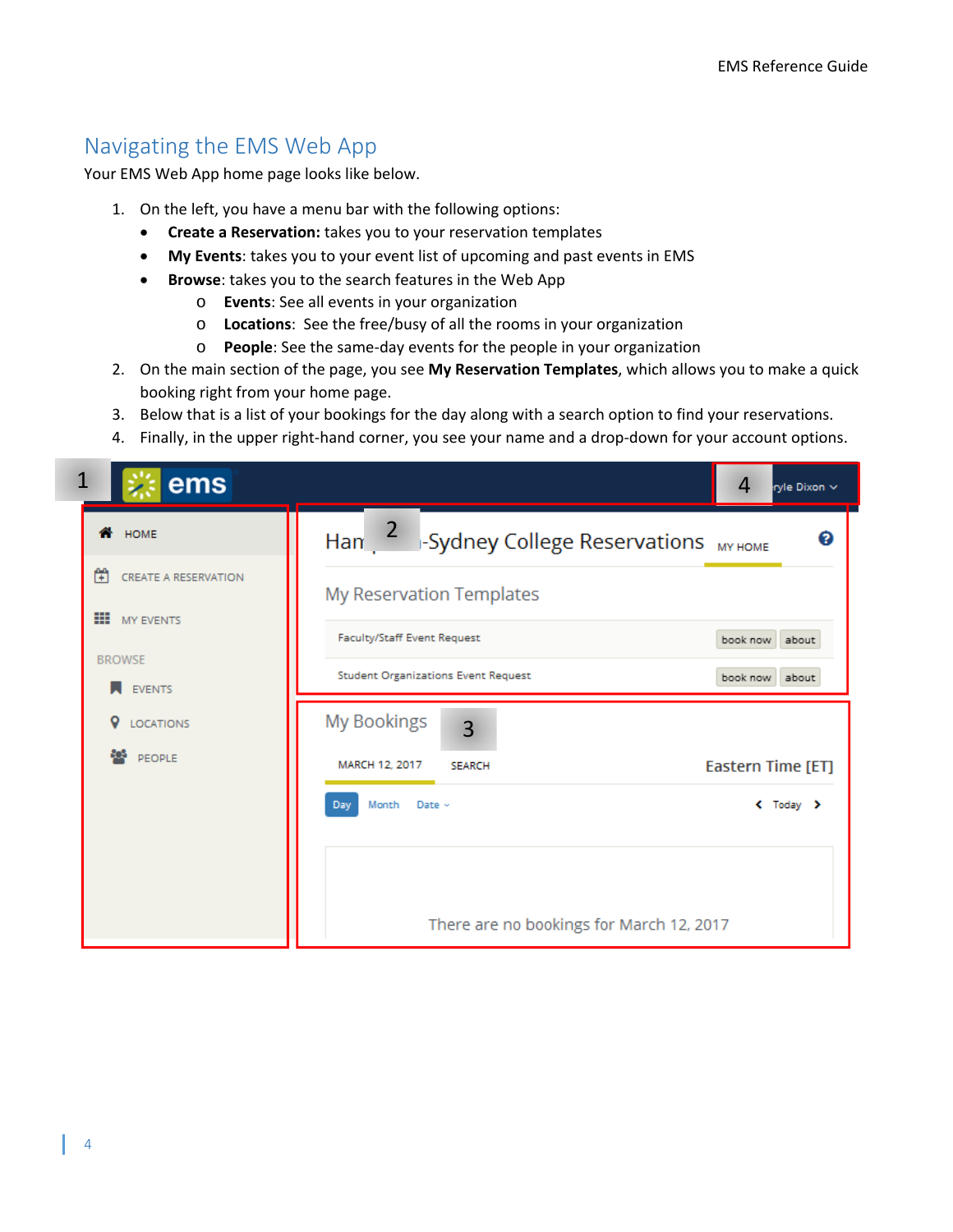## Making Reservations

#### Single Reservation

- 1. To make a reservation, begin at either **My Home** or **Create Reservation**
- 2. Click **book now** next to the template you wish to use **\*NOTE** – The templates are designed for different kinds of bookings. Use the one that best matches your reservation needs. The **about** button will tell you the rules of the template.

|                                            |                | Cheryle Dixon ~ |
|--------------------------------------------|----------------|-----------------|
| Hampden-Sydney College Reservations        | <b>MY HOME</b> | 62              |
| My Reservation Templates                   |                |                 |
| Faculty/Staff Event Request                | book now       | about           |
| <b>Student Organizations Event Request</b> | book now       | about           |

#### 3. Select your date and time

| New Booking for Fri Jul 8, 2016                                              |                |                                      |                   |    |               |             |                |   |  |          | <b>Next Step</b>                     |
|------------------------------------------------------------------------------|----------------|--------------------------------------|-------------------|----|---------------|-------------|----------------|---|--|----------|--------------------------------------|
| Date & Time                                                                  | Solected Rooms |                                      |                   |    |               |             |                |   |  |          |                                      |
| Date:<br>兽<br>Fri 07/08/2016<br>Recurrence                                   | Attendees      | You selected Rooms will appear here. |                   |    |               |             |                |   |  |          |                                      |
| <b>Start Time</b><br>End Time<br>$_{\odot}$<br>$\circ$<br>9:30 AM<br>8:30 AM | Sara Rae       |                                      | 8<br>$\mathbf{Q}$ | 10 | 12 PM 1<br>11 |             | $\overline{a}$ | 5 |  | $\alpha$ | 10                                   |
| Create booking in this time zone<br>$\check{ }$<br>Eastern Time              | ≺<br>Find      | Date & Time                          |                   |    |               |             |                |   |  |          | $\rightarrow$<br>Availability Legend |
| Note: Mit Starch For A Room<br>Before you can find a Room, you need to       | Room!          | Ų<br>Date                            |                   |    |               |             |                |   |  |          |                                      |
| enter a valid date and/or time above.                                        | Rooms          | Tue 07/19/2016                       |                   | 曲  | Recurrence    |             |                |   |  |          |                                      |
| Addiffermove<br>Setup Types<br><b>REAL</b>                                   |                |                                      |                   |    |               |             |                |   |  |          |                                      |
| <b>Add/Romove</b><br>Room Types                                              |                | <b>Start Time</b>                    |                   |    | End Time      |             |                |   |  |          |                                      |
| $\mathbf{L}$<br><b>Add/Remove</b><br>Features:                               |                | 8:30 AM                              | $\circ$           |    | 9:30 AM       | $\circ$     |                |   |  |          |                                      |
|                                                                              |                | Create booking in this time zone     |                   |    |               |             |                |   |  |          |                                      |
|                                                                              |                | Eastern Time                         |                   |    |               | $\check{ }$ |                |   |  |          |                                      |
|                                                                              |                |                                      |                   |    |               |             |                |   |  |          |                                      |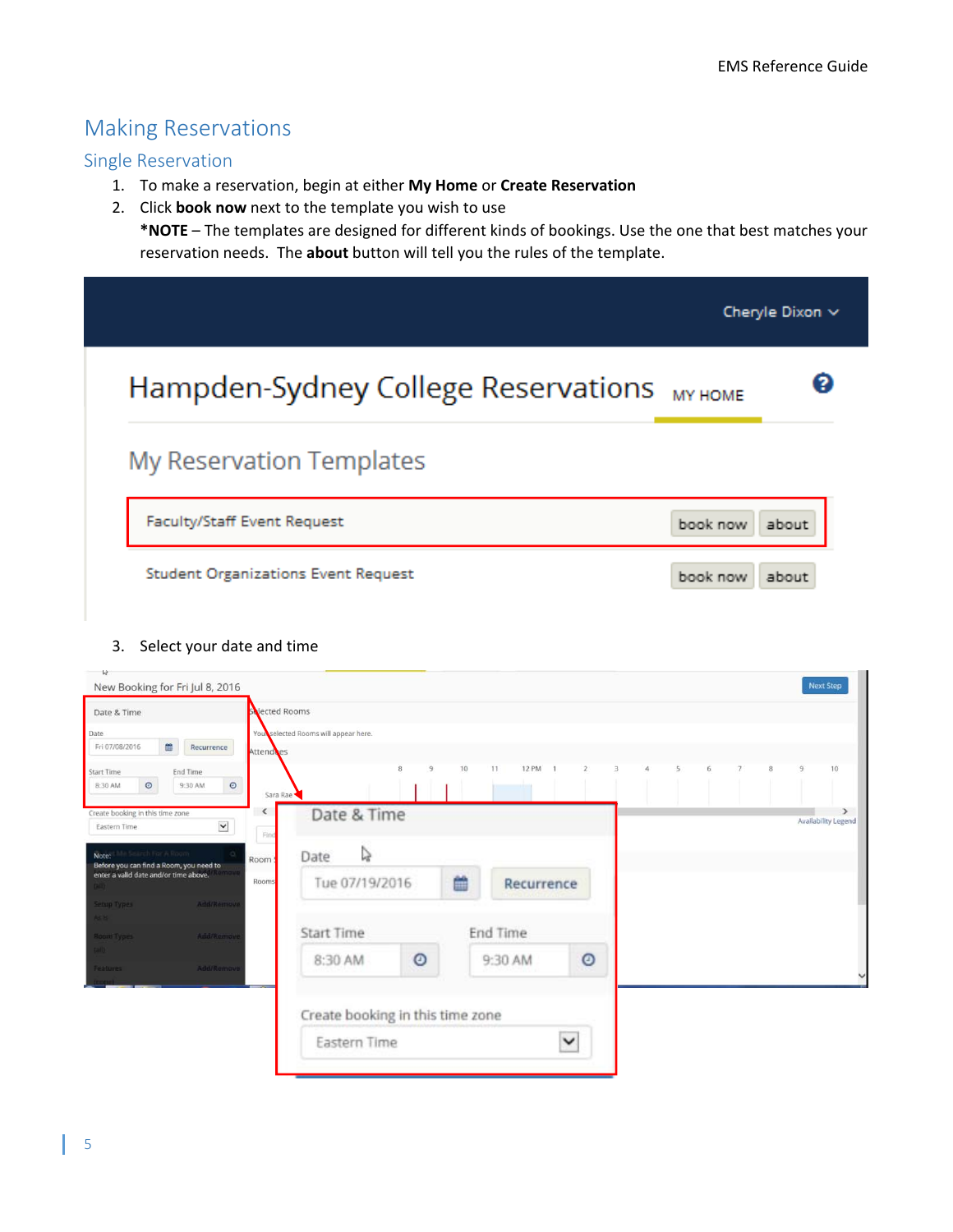- 4. When searching for a LOCATION, try it without the filters first. This gives you a list of all buildings.
- 5. If working with only a few buildings to schedule, select any filters to limit the number of rooms returned.
- 6. Enter the **Number of People** to find a room that will best fit the size of your meeting.
- 7. Click the magnifying glass to get your list of available rooms.

**\*NOTE** – If you don't wish to enter any filtering, you can click on the "Search" button for a quick search of all spaces

| Locations<br>(a  )          | Add/Remove |
|-----------------------------|------------|
| <b>Setup Types</b><br>As Is | Add/Remove |
| Room Types<br>(a  )         | Add/Remove |
| Features<br>(none)          | Add/Remove |
| Number of People<br>1       |            |

8. Select a room by clicking on the blue + next to the room name **\*NOTE** – clicking the room name will give you the room details



- 9. Enter the number of attendees and desired setup (if prompted)
- 10. Click **Add Room**

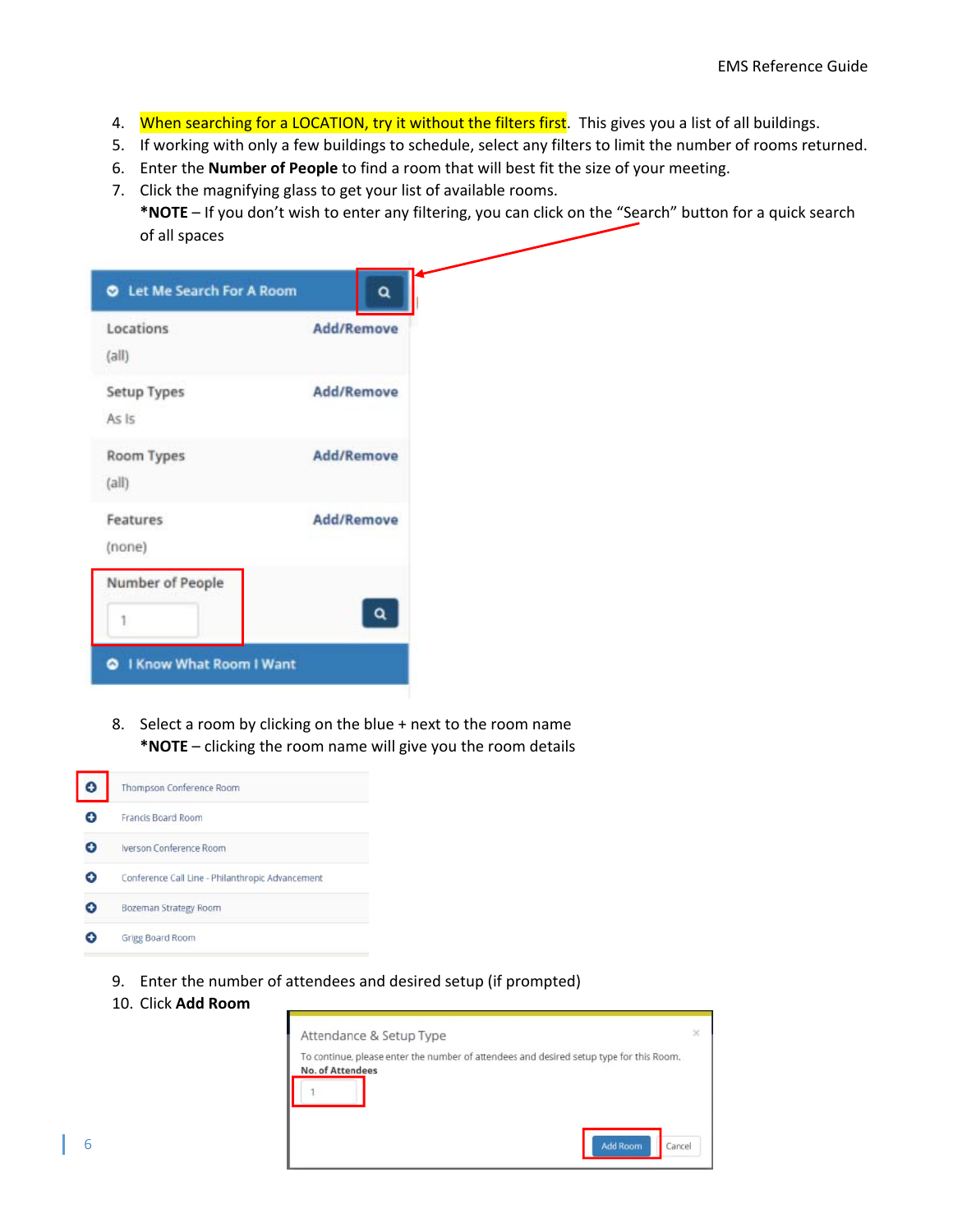11. You can click the **Next Step** button at the top right of the screen to add services **\*NOTE** – You can click **on 3 Reservation Details** if you want to skip adding services

| x Conference Room <sup>O</sup> | 1 Rooms & Attendees | 2 Services              | 3 Reservation Details | My Cart (1) Create Reservation |
|--------------------------------|---------------------|-------------------------|-----------------------|--------------------------------|
| Services For Your Reservation  |                     |                         |                       |                                |
| Set-ups                        |                     | <b>Services Summary</b> |                       |                                |

- 12. If you choose to add services, click on the resource you wish to add and enter the quantity of the resource you need and any special instructions (if needed).
- 13. Click **OK** when done adding the resource

| <b>Flipchart Paper</b>               | × |
|--------------------------------------|---|
| $\Omega$<br>$\overline{\phantom{a}}$ |   |
| <b>Special Instructions</b>          |   |
|                                      |   |
| OK<br>Cancel                         |   |

14. A summary of your services will build on the right side of the screen

| <b>Services Summary</b> |                |                                                         |
|-------------------------|----------------|---------------------------------------------------------|
|                         | Set-ups        |                                                         |
| Θ                       | 6 <sup>1</sup> | Coffee Set-up                                           |
| ⋴                       |                | Conference Room Catering, 8:30 AM - 9:30 AM, Drop Off / |
| Θ                       | $\overline{1}$ | Energy Cafe                                             |
|                         |                | Dropping off food                                       |
|                         |                | <b>Building Equipment</b>                               |
| ⊝                       | $\sim$ 1       | Flipchart Paper                                         |

#### 15. Click **Next Step** to enter your reservation details

| x Conference Room <sup>O</sup> |                     |            |                         | My Cart (1) Create Reservation |
|--------------------------------|---------------------|------------|-------------------------|--------------------------------|
|                                | 1 Rooms & Attendees | 2 Services | 3 Reservation Details   |                                |
| Services For Your Reservation  |                     |            |                         |                                |
| Set-ups                        |                     |            | <b>Services Summary</b> |                                |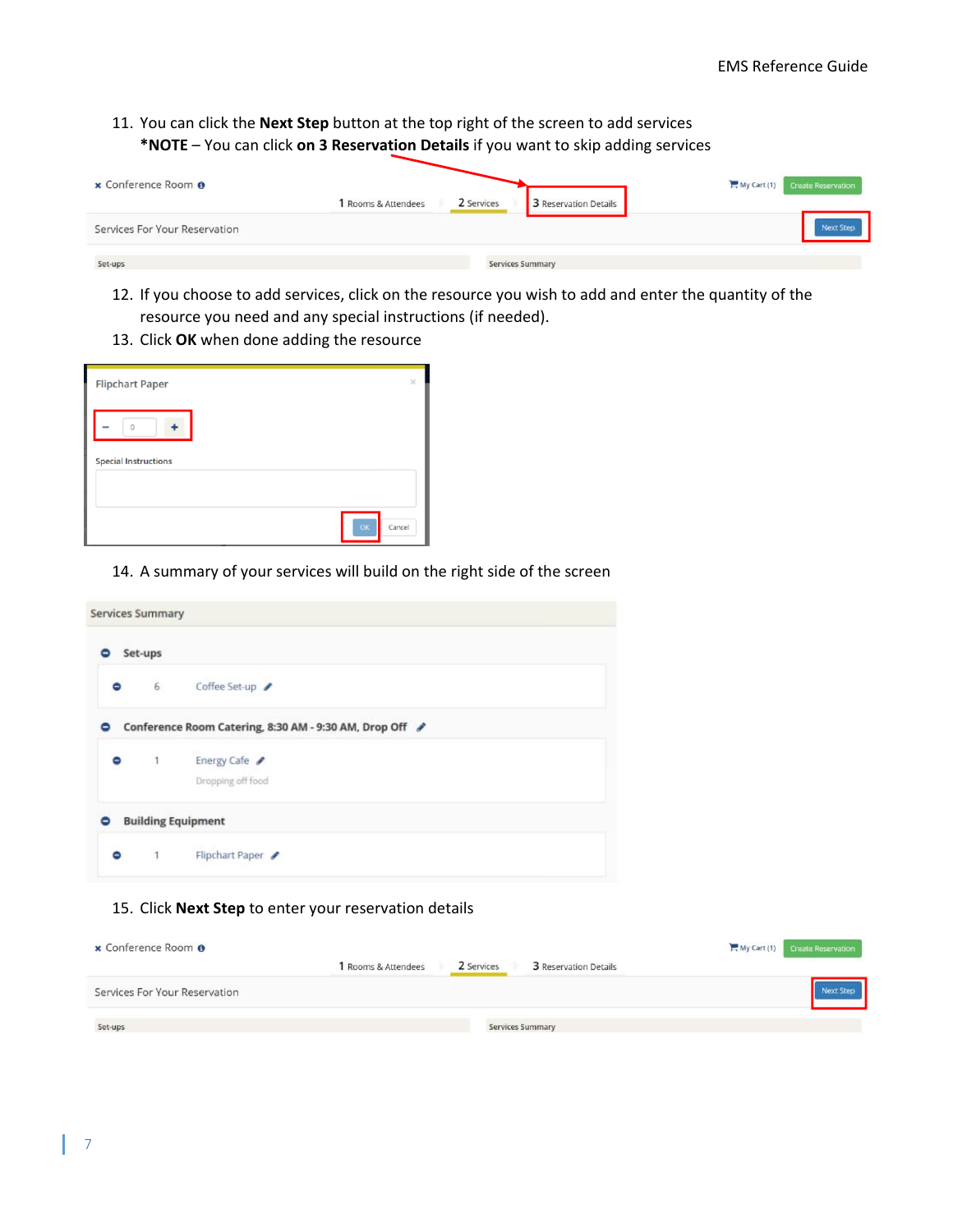#### 16. Enter your **Event Details**

**\*NOTE** – Anything with an '**\***' next to it is a required field.

- 17. Add the **Department** Details this is your Academic or Staff Department.
	- a. ON FIRST LOGIN, you have to search for the Department/Organization

Then your information will be in the drop-down menu after that.

18. **1st contact** – Pick yourself (or another member of the department) as the Contact

| Organization/Individual Details |             |                        |  |
|---------------------------------|-------------|------------------------|--|
| Organization/Individual *       |             |                        |  |
| Sara Rae                        | $\check{ }$ | Q                      |  |
| <b>1st Contact</b>              |             |                        |  |
| Sara Rae                        | $\check{ }$ | $\alpha$               |  |
| 1st Contact Phone *             |             | <b>1st Contact Fax</b> |  |
| 704-973-4500                    |             |                        |  |
| 1st Contact Email Address *     |             |                        |  |
| srae@fftc.org                   |             |                        |  |

- 19. Add any additional information (questions will vary depending on the template chosen)
- 20. Add **Billing information** if you have ordered catering
- 21. Click **Create Reservation**

| Additional Information            |              |                        |                           | $\Omega$ |
|-----------------------------------|--------------|------------------------|---------------------------|----------|
| Are you validating parking?<br>No | $\checkmark$ |                        |                           |          |
| <b>Billing Information</b>        |              |                        |                           | 9        |
| Fund Code *<br>1111               |              | Account Code *<br>1111 |                           |          |
|                                   |              |                        | <b>Create Reservation</b> |          |

22. You will be directed to a success page where you can immediately edit the reservation if needed.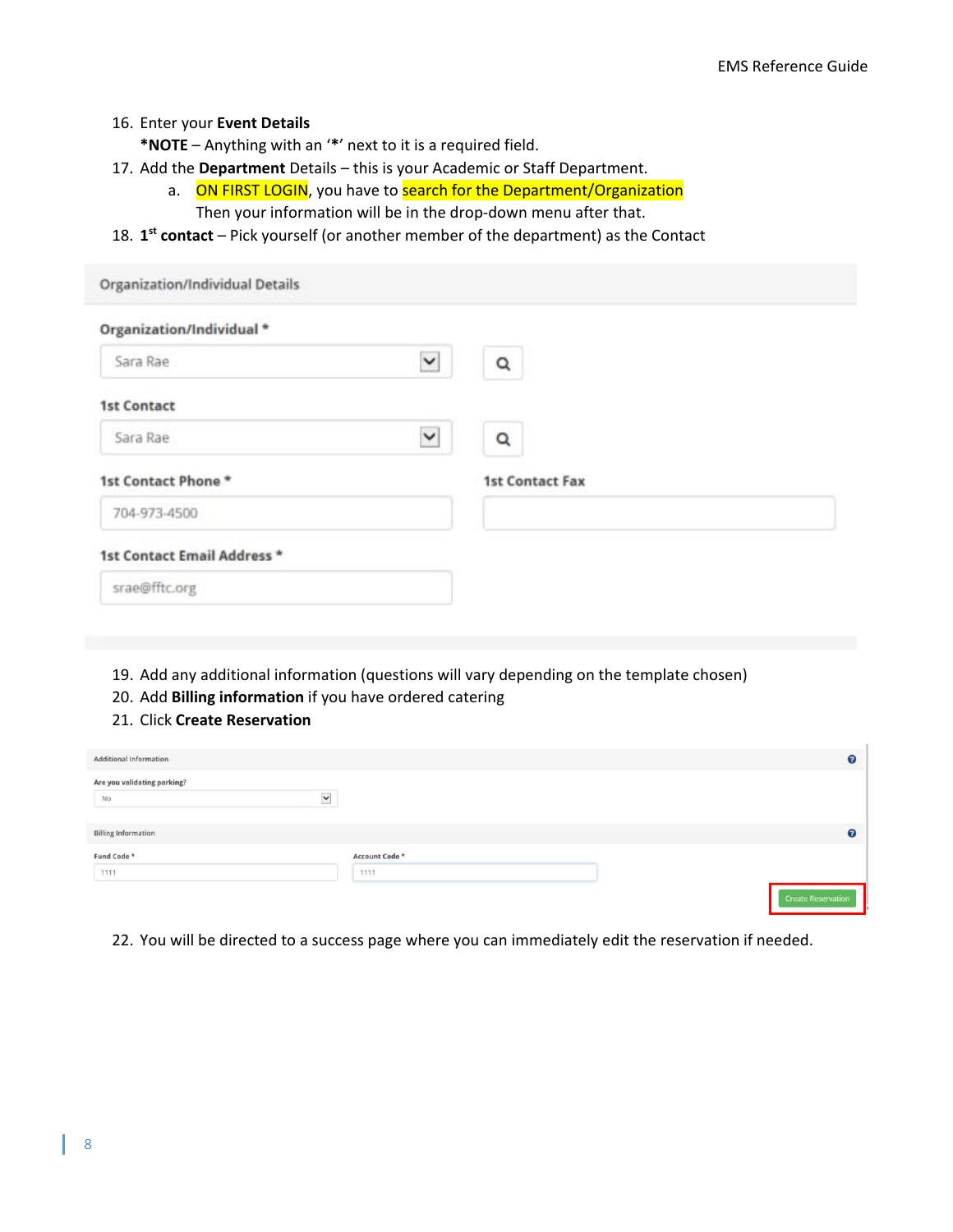## **Reservation Created**

Reserved!

What would you like to do now?

> Edit this reservation.

#### Recurring Reservation

- 1. Go to **Create Reservation**
- 2. Choose your template and click **book now**
- 3. When choosing your date/time, select the **Recurrence** button
- 4. Enter your recurrence details and click **Apply Recurrence**

| New Booking for Fri Jul 8, 2016                                                                                                                                                                                                                                                |                                                                                                    |                                                                                                                                                       |                                                                                                                                     |                                                                                                                                                                              |                    |                                             |               | Next Step                                         |
|--------------------------------------------------------------------------------------------------------------------------------------------------------------------------------------------------------------------------------------------------------------------------------|----------------------------------------------------------------------------------------------------|-------------------------------------------------------------------------------------------------------------------------------------------------------|-------------------------------------------------------------------------------------------------------------------------------------|------------------------------------------------------------------------------------------------------------------------------------------------------------------------------|--------------------|---------------------------------------------|---------------|---------------------------------------------------|
| Date & Time                                                                                                                                                                                                                                                                    |                                                                                                    | Selected Rooms                                                                                                                                        |                                                                                                                                     |                                                                                                                                                                              |                    |                                             |               |                                                   |
| Date:<br>Fri 07/08/2016<br>兽                                                                                                                                                                                                                                                   | Recurrence                                                                                         | Your selected Rooms will appear here.<br>Attendees                                                                                                    |                                                                                                                                     |                                                                                                                                                                              |                    |                                             |               |                                                   |
| Start Time<br>$\odot$<br>8:30 AM<br>Create booking in this time zone<br>Eastern Time<br>rch For A Room<br>Note:<br>Before you can find a Room, you need to<br>enter a valid date and/or time above.<br><b>FALLY</b><br>Setup Types<br>As H<br>Room Types<br>tall)<br>Features: | End Time<br>$_{\odot}$<br>9:30 AM<br>$\check{}$<br>Addiffermove<br><b>Add/Romove</b><br>Add/Remove | $\overline{8}$<br>Sara Rae<br>₹<br>$\mathsf{\alpha}$<br>Find Attendee<br>Room Search Results<br>Rooms matching your search criteria will appear here. | 10<br>$\overline{9}$<br>11<br>Recurrence<br>Repeats<br>Every<br>On<br><b>Start Date</b><br>$\bigcirc$ End Date<br>$\odot$ End after | <b>12 PM</b><br>$\overline{2}$<br>3<br>$\rightarrow$<br>$\check{~}$<br>Weekly<br>week(s)<br>1<br>Tue<br>Sun<br>Mon<br>Wed 07/13/2016<br>Thu 07/14/2016<br>5<br>occurrence(s) | 5<br>Wed<br>₩<br>₩ | 6<br>Remove Recurrence<br>Fri<br>Thu<br>Sat | 9<br>$\times$ | 10<br>$\rightarrow$<br><b>Availability Legend</b> |
|                                                                                                                                                                                                                                                                                |                                                                                                    |                                                                                                                                                       | <b>Start Time</b><br>1:00 PM<br>Create Booking In<br><b>Eastern Time</b>                                                            | <b>End Time</b><br>$_{\odot}$<br>2:00 PM<br>$\check{~}$                                                                                                                      | $_{\odot}$         | <b>Apply Recurrence</b>                     | Close         |                                                   |

- 5. Enter you filtering criteria and click search to find available rooms
- 6. A list of open rooms will appear with the availability listed in the second column (see below 5/5 means the room is open for 5 out the 5 requested dates)
- 7. Click the **blue + icon** to add the room you wish to book.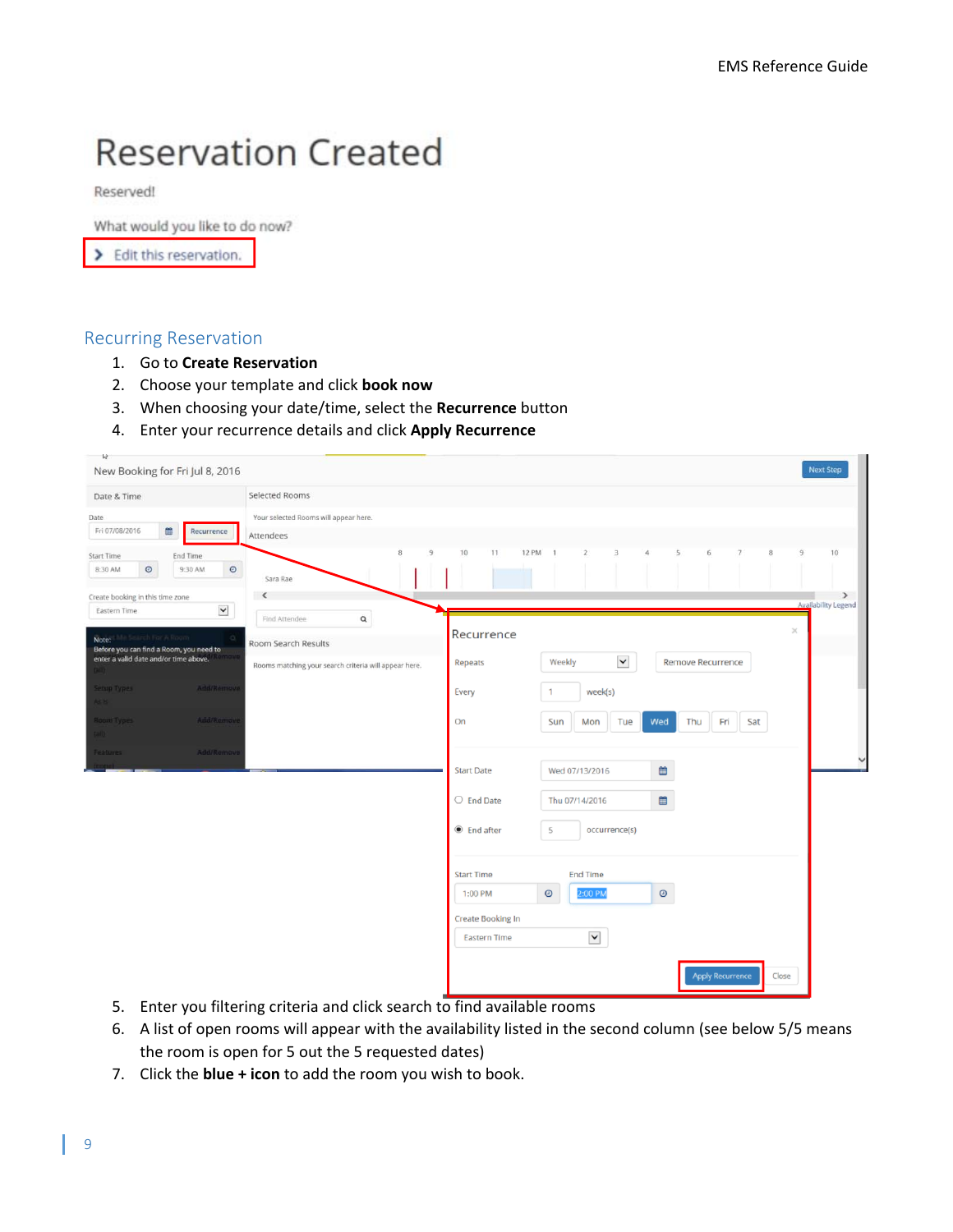C

Services

 $\checkmark$ 

✓

 $\mathsf{ID}$ 

164

165

| Θ         | Thompson Conference Room                         | 5/5 | Foundation For The Carolinas        | 3rd Floor                         | ET        | 14 |  |
|-----------|--------------------------------------------------|-----|-------------------------------------|-----------------------------------|-----------|----|--|
| Ð         | Francis Board Room                               | 5/5 | Foundation For The Carolinas        | 4th Floor<br>그는 아이들은 아이들이 아무리 없다. | ET        | 14 |  |
| Θ         | Iverson Conference Room                          | 5/5 | <b>Foundation For The Carolinas</b> | 4th Floor                         | ET        | 10 |  |
| $\bullet$ | Conference Call Line - Philanthropic Advancement | 5/5 | Foundation For The Carolinas        | Basement                          | <b>FT</b> | 99 |  |
| Θ         | Bozeman Strategy Room                            | 5/5 | Foundation For The Carolinas        | Mezzanine                         | ET        | 10 |  |
| Θ         | Grigg Board Room                                 | 4/5 | Foundation For The Carolinas        | 3rd Floor                         | ET        | 38 |  |

8. Complete the reservation as outlined in *Single Reservation* above.

## Cancelling a Reservation

1. Go to **My Events**  $\ddot{\circ}$ ₩ HOME 2. This will take you to your list of events. CREATE A RESERVATION 3. Click on the **Reservation Name** you wish to cancel **III** MY EVENTS Q BROWSE **N** EVENTS **Q** LOCATIONS **RESERVATIONS BOOKINGS**  $\hbox{\vphantom{a}}\hbox{\vphantom{a}}\hbox{\vphantom{a}}$ 替 PEOPLE **Search Reservations CURRENT** PAST First/Last Booking ^ Location Organiza... Name Fri Jul 8, 2016/ Foundation For The Covenant Bible Study Sara Rae Fri Jul 8, 2016 Carolinas - Richardson (single booking) Conference Room Fri Jul 8, 2016/ Foundation For The tester Sara Rae

Fri Jul 8, 2016

(single booking)

Carolinas - Chambers

Conference Room

- 4. Click either **Cancel Reservation** on the right side (cancels all bookings) OR
- 5. Click the **cancel icon** next to the booking (cancels that booking only)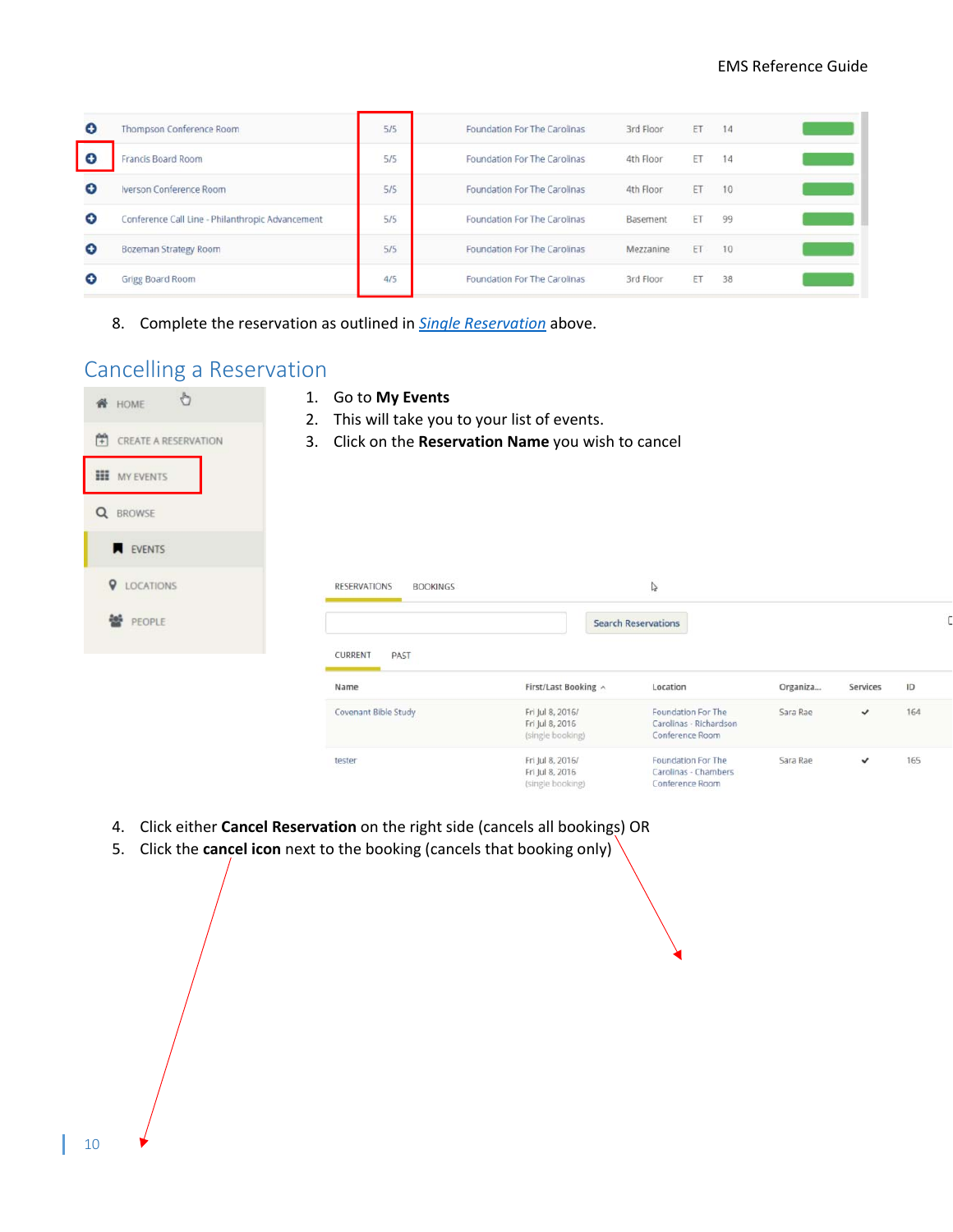#### EMS Reference Guide

 $\epsilon$ 

| RESERVATION DETAILS           | ADDITIONAL INFORMATION | <b>ATTACHMENTS</b> |                  |                                                           |          | <b>Reservation Tasks</b>                       |
|-------------------------------|------------------------|--------------------|------------------|-----------------------------------------------------------|----------|------------------------------------------------|
| Edit Reservation Details      |                        |                    |                  |                                                           | $\hat{}$ | <b>Add Services</b>                            |
| Event Name                    |                        |                    | Study Session    |                                                           |          | <b>Cancel Services</b><br><b>Booking Tools</b> |
| Event Type                    |                        |                    |                  | Staff Only Daytime                                        |          | <b>x</b> Cancel Reservation                    |
| Organization/Individual       |                        |                    | Sara Rae         |                                                           |          | <b>View Service Availability</b>               |
| 1st Contact Name              |                        |                    | (none)           |                                                           | v        |                                                |
|                               |                        |                    | He a new read    |                                                           |          |                                                |
| <b>Bookings</b>               |                        |                    |                  |                                                           |          |                                                |
| CURRENT<br>PAST               |                        |                    |                  |                                                           |          | nclude cancelled bookings                      |
| Cancel Bookings Booking Tools |                        |                    |                  |                                                           |          |                                                |
| Date A                        | <b>Start Time</b>      | <b>End Time</b>    | <b>Time Zone</b> | Location                                                  |          | Status                                         |
| Tue Jul 12, 2016<br>0         | 8:30 AM                | 9:30 AM            | ET               | Foundation For The Carolinas - Babb Study/CT Project Room |          | Confirmed                                      |

6. You will be asked to confirm your cancellation

| Cancel Booking?                                | $\times$         |
|------------------------------------------------|------------------|
| Tuesday, July 19th, 2016, from 8:30 to 9:30 AM |                  |
| <b>Internal Staff Meeting</b>                  |                  |
| Bernstein Conference Room                      |                  |
|                                                |                  |
| Yes, cancel the booking.                       | No, Don't Cancel |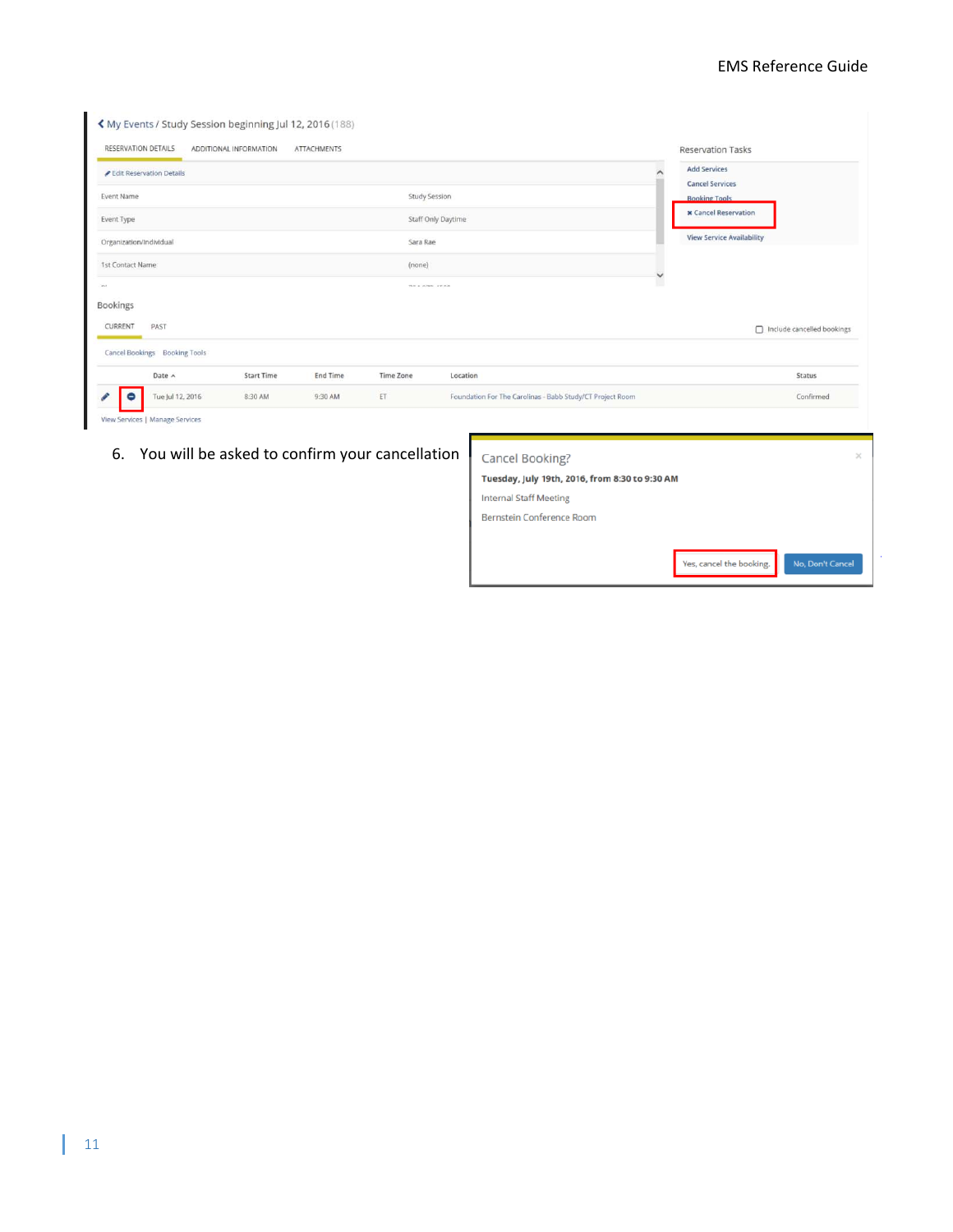## Editing a Reservation

- 1. From your home page, click on **My Events**
- 2. Click on the **Reservation Name** you wish to edit

| <b>RESERVATIONS</b><br><b>BOOKINGS</b> |                                                           | ↳                                                               |                  |              |     |                                       |
|----------------------------------------|-----------------------------------------------------------|-----------------------------------------------------------------|------------------|--------------|-----|---------------------------------------|
|                                        |                                                           | <b>Search Reservations</b>                                      |                  |              |     | $\Box$ Include cancelled reservations |
| <b>CURRENT</b><br>PAST                 |                                                           |                                                                 |                  |              |     |                                       |
| Name                                   | First/Last Booking ^                                      | Location                                                        | Organiza         | Services     | ID  | Status                                |
| Covenant Bible Study                   | Fri Jul 8, 2016/<br>Fri Jul 8, 2016<br>(single booking)   | Foundation For The<br>Carolinas - Richardson<br>Conference Room | Sara Rae         | $\checkmark$ | 164 | Confirmed                             |
| tester                                 | Fri Jul 8, 2016/<br>Fri Jul 8, 2016<br>(single booking)   | Foundation For The<br>Carolinas - Chambers<br>Conference Room   | Sara Rae         | $\checkmark$ | 165 | Confirmed                             |
| meet with ss                           | Fri Jul 8, 2016/<br>Fri Jul 8, 2016<br>(single booking)   | Foundation For The<br>Carolinas - Bessant<br>Conference Room    | Sara Rae         |              | 166 | Confirmed                             |
| CHS                                    | Mon Jul 11, 2016/<br>Mon Jul 11, 2016<br>(single booking) | Foundation For The<br>Carolinas - Francis Board<br>Room         | <b>Test User</b> | $\checkmark$ | 167 | Confirmed                             |
| tester                                 | Wed Jul 20, 2016/<br>Wed Jul 20, 2016<br>(multi-booking)  | Multiple                                                        | Sara Rae         | $\checkmark$ | 156 | Confirmed                             |
| Tester                                 | Wed Jun 21, 2017/<br>Wed Jun 21, 2017<br>(single booking) | Foundation For The<br>Carolinas - Richardson<br>Conference Room | Sara Rae         |              | 160 | Confirmed                             |

3. You can edit **Reservation Details** (Event Name, Event Type, Organization/Individual, First Contact) by clicking on the pencil icon next to the Reservation Details.

| K My Events / Study Session beginning Jul 12, 2016 (188)     |                        |                                               |
|--------------------------------------------------------------|------------------------|-----------------------------------------------|
| RESERVATION DETAILS<br>ADDITIONAL INFORMATION<br>ATTACHMENTS |                        | <b>Reservation Tasks</b>                      |
| Edit Reservation Details                                     |                        | <b>Add Services</b><br><b>Cancel Services</b> |
| Event Name                                                   | <b>Study Session</b>   | <b>Booking Tools</b>                          |
| Event Type                                                   | Staff Only Daytime     | <b>x</b> Cancel Reservation                   |
| Organization/Individual                                      | Sara Rae               | <b>View Service Availability</b>              |
| 1st Contact Name                                             | (none)<br>$\checkmark$ |                                               |
| $-1$                                                         | <b>MAIL AMM IMMA</b>   |                                               |

n.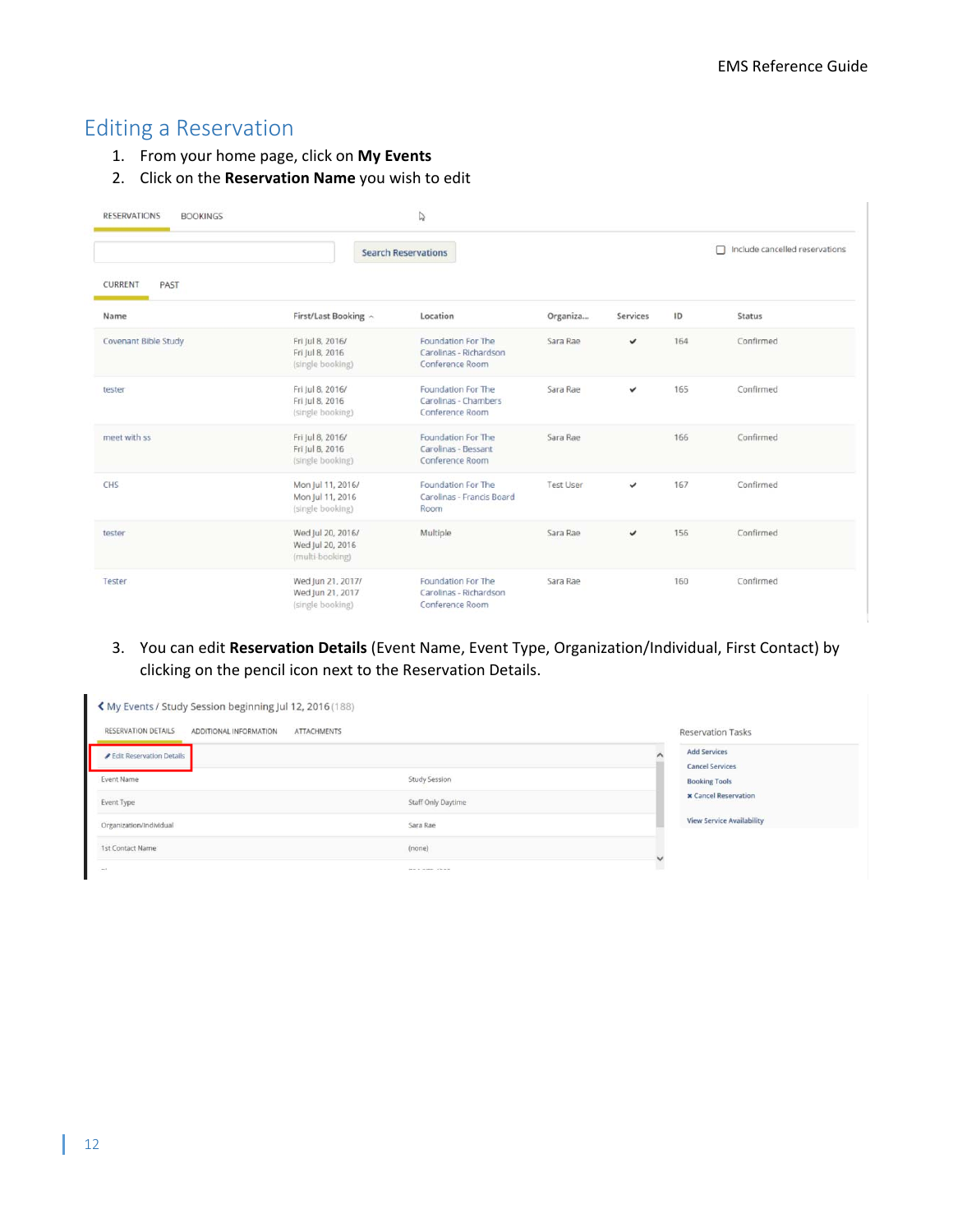#### 4. You can edit the booking by clicking on the pencil icon next to the booking.

| RESERVATION DETAILS     |                               | ADDITIONAL INFORMATION | <b>ATTACHMENTS</b>          |                      |                                                           |    | <b>Reservation Tasks</b>                      |
|-------------------------|-------------------------------|------------------------|-----------------------------|----------------------|-----------------------------------------------------------|----|-----------------------------------------------|
|                         | Edit Reservation Details      |                        |                             |                      |                                                           |    | <b>Add Services</b><br><b>Cancel Services</b> |
| Event Name              |                               |                        |                             | <b>Study Session</b> |                                                           |    | <b>Booking Tools</b>                          |
| Event Type              |                               |                        | <b>x</b> Cancel Reservation |                      |                                                           |    |                                               |
| Organization/Individual |                               |                        |                             | Sara Rae             |                                                           |    | <b>View Service Availability</b>              |
| 1st Contact Name        |                               |                        |                             | (none)               |                                                           | v  |                                               |
| $m +$                   |                               |                        |                             | <b>MAIN AMERICAN</b> |                                                           | ı. |                                               |
| <b>Bookings</b>         |                               |                        |                             |                      |                                                           |    |                                               |
| CURRENT                 | PAST                          |                        |                             |                      |                                                           |    | nclude cancelled bookings                     |
|                         | Cancel Bookings Booking Tools |                        |                             |                      |                                                           |    |                                               |
|                         | Date A                        | <b>Start Time</b>      | <b>End Time</b>             | Time Zone            | Location                                                  |    | Status                                        |
| ⊝                       | Tue Jul 12, 2016              | 8:30 AM                | 9:30 AM                     | ET                   | Foundation For The Carolinas - Babb Study/CT Project Room |    | Confirmed                                     |

- 5. You can select a new Date, Time or Location by using the search tools to the left.
- 6. If the room is open for your new date or time, click **Update Booking** to change your information.

| <b>Event Details</b>                                                       | Room Search Results                                 |        |      |   | Attendance & Setup Type |    |    |         |              |   |   |        |             |                |                     |
|----------------------------------------------------------------------------|-----------------------------------------------------|--------|------|---|-------------------------|----|----|---------|--------------|---|---|--------|-------------|----------------|---------------------|
|                                                                            |                                                     |        |      |   |                         |    |    |         |              |   |   |        |             |                |                     |
| Event Name*                                                                | SCHEDULE<br>LIST                                    |        |      |   |                         |    |    |         |              |   |   |        |             |                |                     |
| <b>Study Session</b>                                                       | Favorite Rooms only.                                |        |      |   |                         |    |    |         |              |   |   |        | Find A Room |                | Search              |
| Event Type *                                                               |                                                     |        | 7 AM | 8 | 9                       | 10 | 11 | 12 PM 1 | $\mathbf{z}$ | 3 | 5 | 6      | 8           | $\overline{9}$ | 10                  |
| $\check{ }$<br>Staff Only Daytime<br>Date & Time                           | Rooms You Can Reserve<br>Foundation For The Car Cap |        | 7 AM | 8 | 9                       | 10 | 11 | 12 PM   |              |   |   |        |             | $\mathbf{Q}$   | 10                  |
| Date<br>e<br>Tue 07/12/2016                                                | Babb Study/CT Proje                                 | 5      |      |   | <b>Study Ses</b>        |    |    |         |              |   |   | Closed |             |                |                     |
| End Time<br><b>Start Time</b><br>$\circ$<br>$\circ$<br>10:30 AM<br>9:30 AM | <b>Update Booking</b>                               | Cancel |      |   |                         |    |    |         |              |   |   |        |             |                | Availability Legend |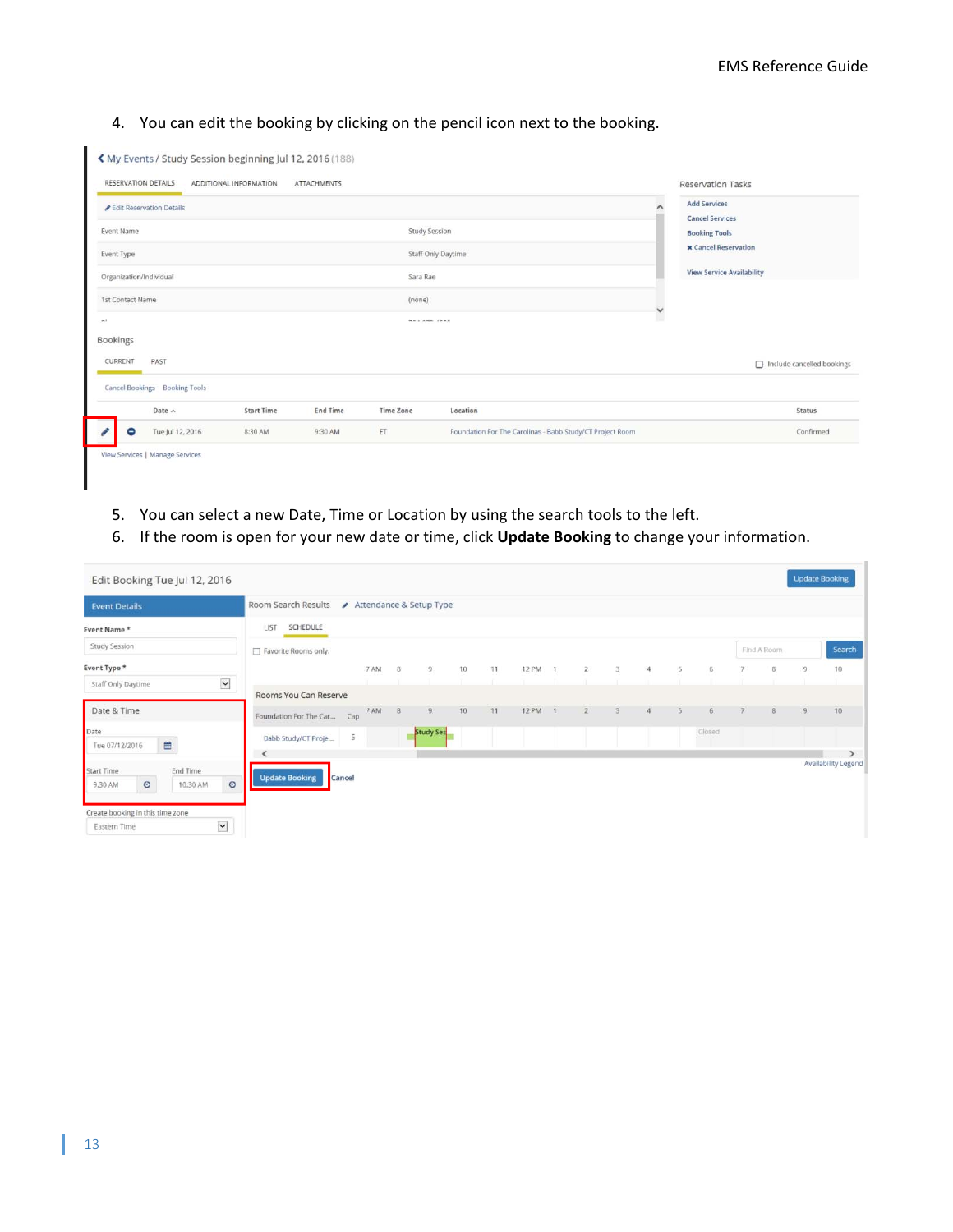I

## Adding Services to an Existing Reservation

- 1. To add services to an existing booking, go to **My Events**
- 2. Select the **Reservation Name** to which you wish to add services
- 3. Click the **Add Services** link

| $\blacksquare$          | Tue Jul 12, 2016              | 8:30 AM                | 9:30 AM            | ET                            | Foundation For The Carolinas - Babb Study/CT Project Room |             | Confirmed                                     |
|-------------------------|-------------------------------|------------------------|--------------------|-------------------------------|-----------------------------------------------------------|-------------|-----------------------------------------------|
|                         | Date A                        | <b>Start Time</b>      | <b>End Time</b>    | <b>Time Zone</b>              | Location                                                  |             | Status                                        |
|                         | Cancel Bookings Booking Tools |                        |                    |                               |                                                           |             |                                               |
| CURRENT                 | PAST                          |                        |                    |                               |                                                           |             | nclude cancelled bookings                     |
| <b>Bookings</b>         |                               |                        |                    |                               |                                                           |             |                                               |
| $m +$                   |                               |                        |                    | <b>MAY &amp; MIRRY ATMOSF</b> |                                                           |             |                                               |
| 1st Contact Name        |                               |                        |                    | (none)                        |                                                           | $\check{ }$ |                                               |
| Organization/Individual |                               |                        |                    | Sara Rae                      |                                                           |             | <b>View Service Availability</b>              |
| Event Type              |                               |                        |                    |                               | Staff Only Daytime                                        |             | <b>x</b> Cancel Reservation                   |
| Event Name              |                               |                        |                    | <b>Study Session</b>          |                                                           |             | <b>Booking Tools</b>                          |
|                         | Edit Reservation Details      |                        |                    |                               |                                                           | $\lambda$   | <b>Add Services</b><br><b>Cancel Services</b> |
| RESERVATION DETAILS     |                               | ADDITIONAL INFORMATION | <b>ATTACHMENTS</b> |                               |                                                           |             | <b>Reservation Tasks</b>                      |

4. Select the service and quantity you wish to add (A summary will display on the right of the screen)

#### 5. Click **Next Step**

|  |  | ≰ Study Session (188) |  |
|--|--|-----------------------|--|
|--|--|-----------------------|--|

| Select Services          |                                  |  |
|--------------------------|----------------------------------|--|
| Rental Notes             | Services Summary                 |  |
|                          | <b>Building Equipment</b><br>Θ.  |  |
| Conference Room Catering | Whiteboard / Easel<br>$\epsilon$ |  |

6. Identify the bookings to which you wish to add the service (for recurring reservations, you can add the service to multiple bookings at the same time).

|  |  | Select Services / Study Session (188) |  |  |  |  |
|--|--|---------------------------------------|--|--|--|--|
|--|--|---------------------------------------|--|--|--|--|

| Add Services            |                  |                     |              |                            |                   |                    |        |
|-------------------------|------------------|---------------------|--------------|----------------------------|-------------------|--------------------|--------|
| $\mathbf{\overline{S}}$ | Date $\land$     | <b>Booking Time</b> | Time Zone    | Location                   | <b>Event Name</b> | Event Type         | Result |
| $\overline{\mathbf{S}}$ | Tue Jul 12, 2016 | 9:30 AM - 10:30 AM  | Eastern Time | Babb Study/CT Project Room | Study Session     | Staff Only Daytime |        |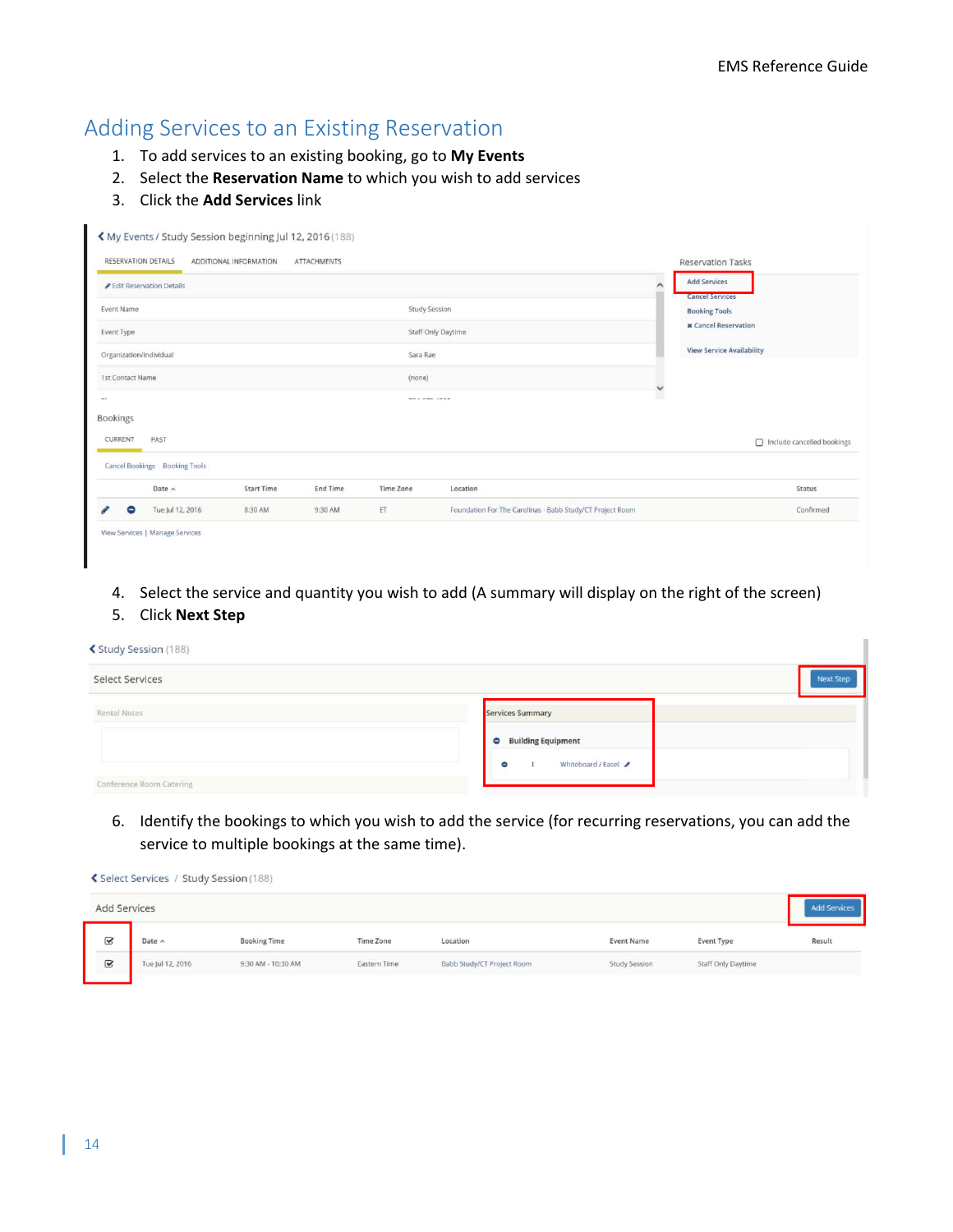## Browsing

#### Events

Browse events allows you to see all reservations in your organization. This will link you to a reservation calendar.



If you click on a reservation, you will get details about that reservation including any related booking (other rooms booked or future occurrences of a recurring reservation).

| <b>EVENT DETAILS</b> | <b>RELATED EVENTS</b> |                      |  |
|----------------------|-----------------------|----------------------|--|
| <b>Event Name</b>    |                       | Covenant Bible Study |  |
| Date                 |                       | 2016-07-08           |  |
| <b>Event Time</b>    |                       | 11:00 AM - 1:00 PM   |  |
| 1st Contact Name     |                       | Sara Rae             |  |
| Total No. Bookings   |                       |                      |  |